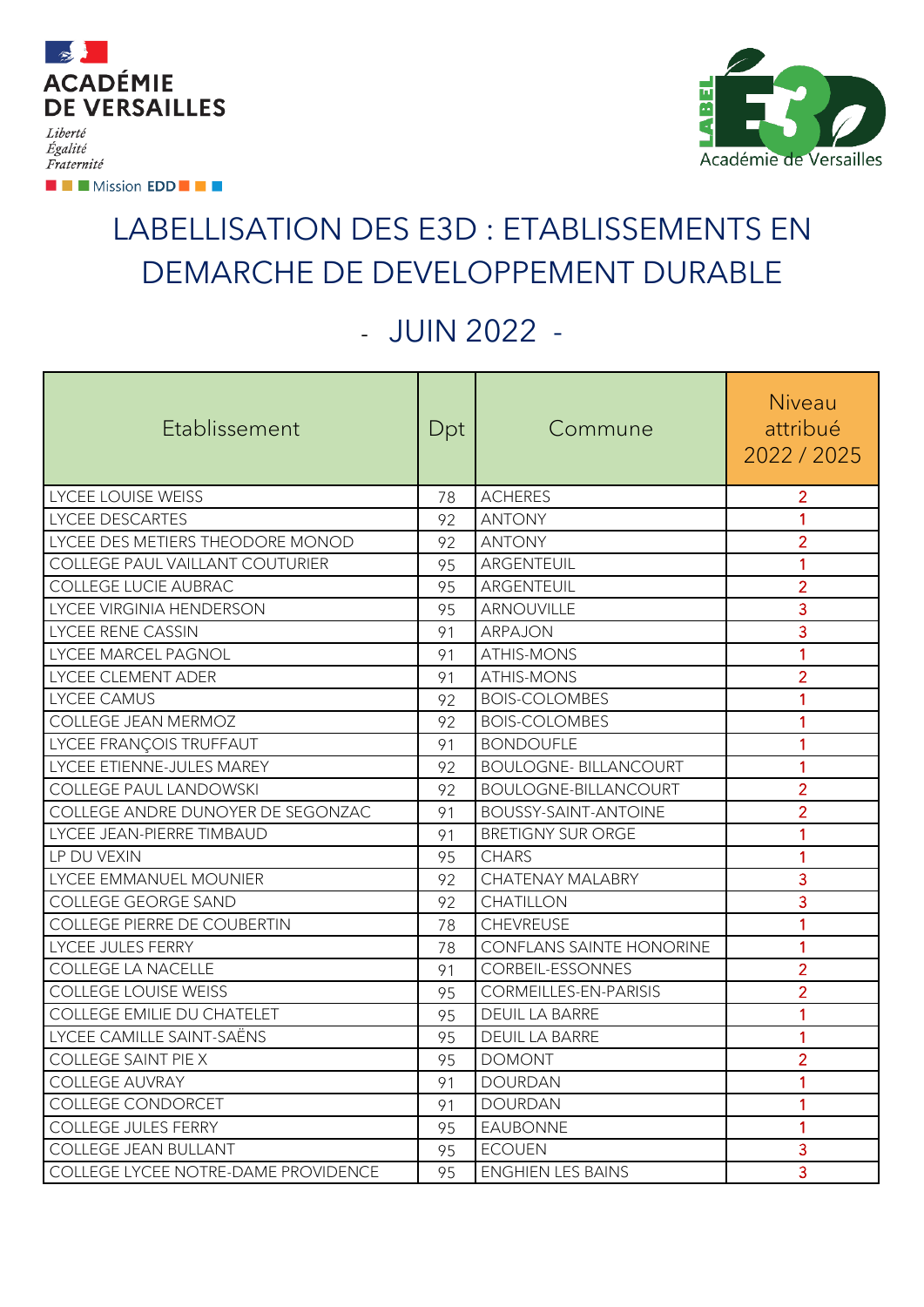| <b>COLLEGE DESCARTES</b>                        | 78 | FONTENAY-LE-FLEURY          | 1              |
|-------------------------------------------------|----|-----------------------------|----------------|
| LYCEE CHARLES BAUDELAIRE                        | 95 | <b>FOSSES</b>               | 1              |
| <b>COLLEGE HENRI BERGSON</b>                    | 78 | <b>GARCHES</b>              | $\overline{2}$ |
| LYCEE DES METIERS ARTHUR RIMBAUD                | 95 | GARGES-LES-GONESSE          | $\overline{2}$ |
| COLLEGE EDOUARD VAILLANT                        | 92 | <b>GENNEVILLIERS</b>        |                |
| LYCEE GALILEE                                   | 92 | <b>GENNEVILLIERS</b>        | 1              |
| COLLEGE JULIETTE ADAM                           | 91 | GIF-SUR-YVETTE              | 3              |
| COLLEGE FRANÇOIS TRUFFAUT                       | 95 | <b>GONESSE</b>              | 1              |
| <b>COLLEGE ARIANE</b>                           | 78 | GUYANCOURT                  | 3              |
| <b>COLLEGE PAUL ELUARD</b>                      | 78 | <b>GUYANCOURT</b>           | $\overline{2}$ |
| <b>COLLEGE ISABELLE AUTISSIER</b>               | 95 | HERBLAY-SUR-SEINE           | $\overline{2}$ |
| <b>COLLEGE JEAN VILAR</b>                       | 95 | HERBLAY-SUR-SEINE           | $\overline{2}$ |
| COLLEGE EMILE ZOLA IGNY                         | 91 | IGNY                        | $\overline{2}$ |
| COLLEGE VICTOR HUGO                             | 92 | <b>ISSY LES MOULINEAUX</b>  | 1              |
| <b>COLLEGE SAINT-SIMON</b>                      | 78 | <b>JOUARS-PONTCHARTRAIN</b> | $\overline{2}$ |
| COLLEGE PIERRE ET MARIE CURIE                   | 95 | L ISLE ADAM                 | 1              |
| LYCEE POLYVALENT PIERRE CORNEILLE               | 78 | LA CELLE SAINT CLOUD        | $\overline{2}$ |
| LYCEE JEAN MONNET                               | 78 | LA QUEUE LEZ YVELINES       | 1              |
| <b>COLLEGE CHARLES PEGUY</b>                    | 78 | LE CHESNAY ROCQUENCOURT     | $\overline{2}$ |
| <b>COLLEGE LE CEDRE</b>                         | 78 | LE VESINET                  | 1              |
| LYCEE DES METIERS JACQUES VAUCANSON, LES        |    | LES MUREAUX                 | $\overline{2}$ |
| <b>MUREAUX</b>                                  | 78 |                             |                |
| <b>COLLEGE AIME CESAIRE</b>                     | 91 | LES ULIS                    | 1              |
| <b>COLLEGE DANTON</b>                           | 92 | <b>LEVALLOIS PERRET</b>     | $\overline{2}$ |
| <b>COLLEGE ALBERT THIERRY</b>                   | 78 | <b>LIMAY</b>                | $\overline{2}$ |
| <b>COLLEGE ROSA LUXEMBURG</b>                   | 91 | <b>LISSES</b>               | $\overline{2}$ |
| <b>COLLEGE LOUIS PASTEUR</b>                    | 91 | LONGJUMEAU                  | 1              |
| LYCEE L S SENGHOR                               | 78 | MAGNANVILLE                 | $\overline{2}$ |
| <b>COLLEGE CLAUDE MONET</b>                     | 95 | MAGNY-EN-VEXIN              | 1              |
| INSTITUTION NOTRE DAME DE FRANCE                | 92 | <b>MALAKOFF</b>             | $\overline{2}$ |
| LYCEE FUSTEL DE COULANGES                       | 91 | <b>MASSY</b>                | 1              |
| <b>COLLEGE BLAISE PASCAL</b>                    | 91 | <b>MASSY</b>                | $\overline{2}$ |
| COLLEGE DE LA MAULDRE                           | 78 | <b>MAULE</b>                | $\overline{2}$ |
| LPO MARIE LAURENCIN                             | 91 | <b>MENNECY</b>              | $\overline{2}$ |
| COLLEGE JACQUES YVES COUSTEAU                   | 95 | MERY SUR OISE               | $\overline{2}$ |
| <b>LYCEE RABELAIS</b>                           | 92 | <b>MEUDON</b>               | 3              |
| <b>INSTITUT NOTRE DAME (LYCEE)</b>              | 92 | <b>MEUDON</b>               | $\overline{2}$ |
| INSTITUT NOTRE DAME (COLLEGE)                   | 92 | <b>MEUDON</b>               | $\overline{2}$ |
| CAMPUS EDUCATIF ET ECOLOGIQUE SAINT<br>PHILIPPE | 92 | <b>MEUDON</b>               | $\overline{2}$ |
| COLLEGE JEAN ROSTAND                            | 91 | MILLY LA FORET              | 1              |
| <b>LYCEE ROSA PARKS</b>                         | 91 | <b>MONTGERON</b>            | $\overline{2}$ |
| <b>COLLEGE LES PRES</b>                         | 78 | MONTIGNY-LE-BRETONNEUX      | 1              |
| LYCEE TURGOT MONTMORENCY                        | 95 | <b>MONTMORENCY</b>          | 3              |
| LYCEE DES METIERS ANDRE-MARIE AMPERE            | 91 | MORSANG-SUR-ORGE            | $\overline{2}$ |
| <b>COLLEGE LOUISE WEISS</b>                     | 91 | <b>NOZAY</b>                | 3              |
| COLLEGE LA FONTAINE AUX BERGERS                 | 91 | <b>OLLAINVILLE</b>          | $\overline{2}$ |
| LYCEE BLAISE PASCAL                             | 91 | ORSAY                       | 3              |
|                                                 |    |                             |                |